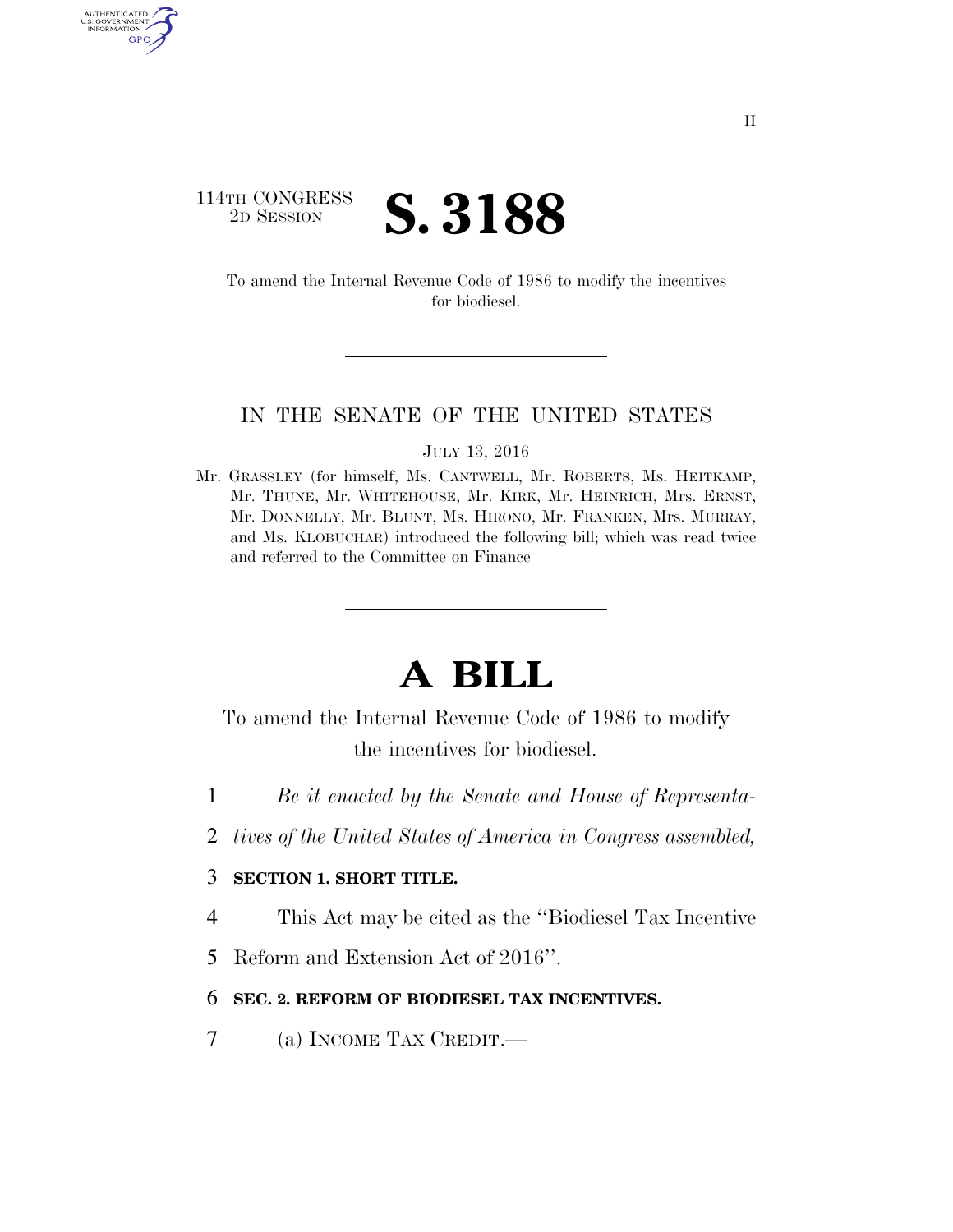| $\mathbf{1}$   | (1) IN GENERAL.—So much of section 40A of                    |
|----------------|--------------------------------------------------------------|
| $\overline{2}$ | the Internal Revenue Code as precedes subsection             |
| 3              | (c) is amended to read as follows:                           |
| 4              | "SEC. 40A. BIODIESEL FUELS CREDIT.                           |
| 5              | "(a) IN GENERAL.—For purposes of section 38, the             |
| 6              | biodiesel fuels credit determined under this section for the |
| 7              | taxable year is \$1.00 for each gallon of biodiesel produced |
| 8              | by the taxpayer which during the taxable year—               |
| 9              | $\lq(1)$ is sold by the taxpayer to another per-             |
| 10             | $son$ —                                                      |
| 11             | "(A) for use by such other person's trade                    |
| 12             | or business as a fuel or in the production of a              |
| 13             | qualified biodiesel mixture (other than casual               |
| 14             | off-farm production), or                                     |
| 15             | "(B) who sells such biodiesel at retail to                   |
| 16             | another person and places such biodiesel in the              |
| 17             | fuel tank of such other person, or                           |
| 18             | $"(2)$ is used by such taxpayer for any purpose              |
| 19             | described in paragraph (1).                                  |
| 20             | "(b) INCREASED CREDIT FOR SMALL PRODUCERS.—                  |
| 21             | "(1) IN GENERAL.—In the case of any eligible                 |
| 22             | small biodiesel producer, subsection (a) shall be ap-        |
| 23             | plied by increasing the dollar amount contained              |
| 24             | therein by 10 cents.                                         |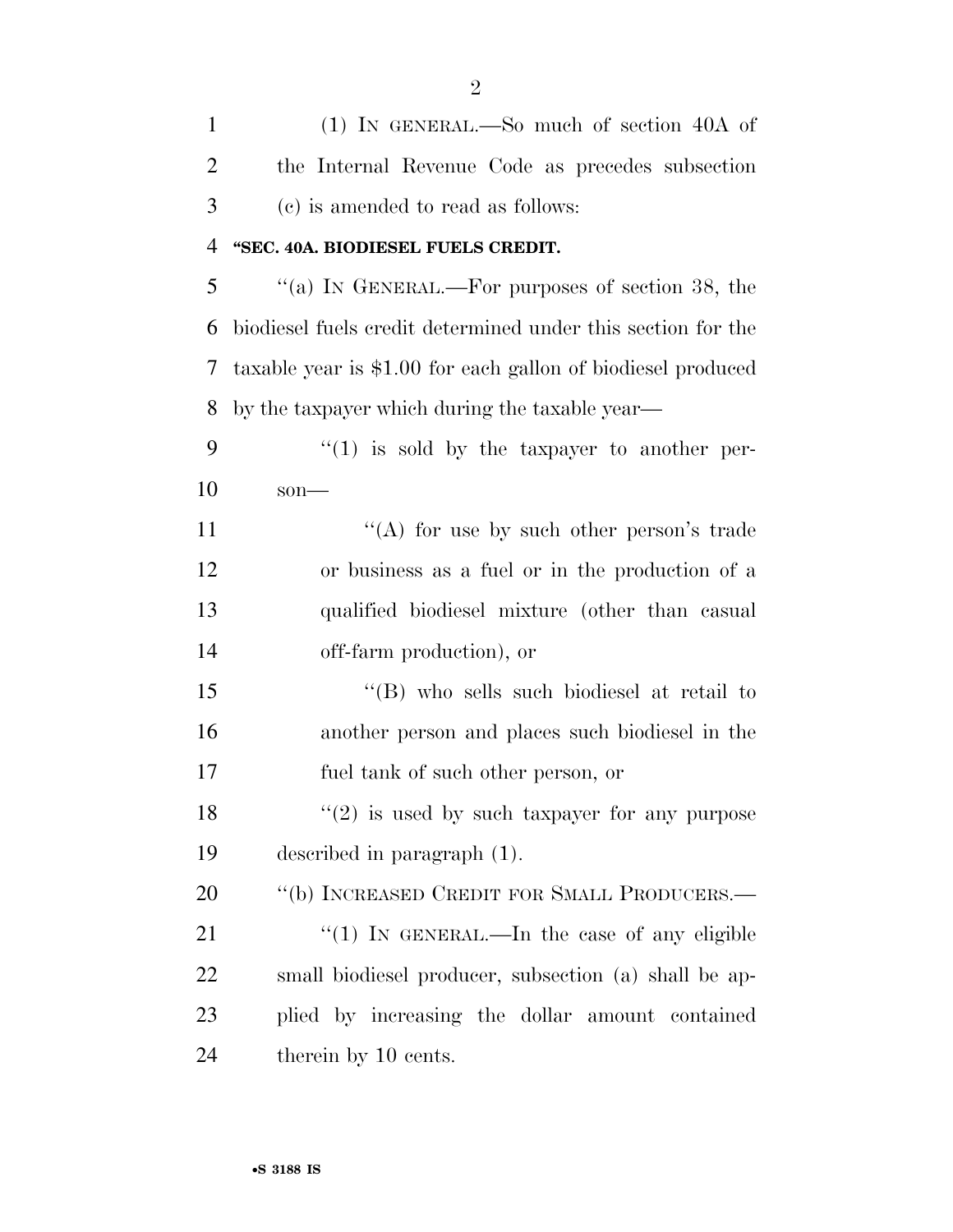| $\mathbf{1}$   | "(2) LIMITATION.—Paragraph (1) shall only               |
|----------------|---------------------------------------------------------|
| $\overline{2}$ | apply with respect to the first $15,000,000$ gallons of |
| 3              | biodiesel produced by any eligible small biodiesel      |
| $\overline{4}$ | producer during any taxable year.".                     |
| 5              | (2) DEFINITIONS AND SPECIAL RULES.-Sec-                 |
| 6              | tion 40A(d) of such Code is amended by striking all     |
| 7              | that follows paragraph (1) and inserting the fol-       |
| 8              | lowing:                                                 |
| 9              | $``(2)$ QUALIFIED BIODIESEL MIXTURE;<br>BIO-            |
| 10             | DIESEL MIXTURE.                                         |
| 11             | "(A) QUALIFIED BIODIESEL MIXTURE.—                      |
| 12             | "(i) IN GENERAL.—The term 'quali-                       |
| 13             | fied biodiesel mixture' means a biodiesel               |
| 14             | mixture which is—                                       |
| 15             | $\lq\lq$ (I) sold by the producer of such               |
| 16             | mixture to any person for use as a                      |
| 17             | fuel, or                                                |
| 18             | "(II) used by the producer of                           |
| 19             | such mixture as a fuel.                                 |
| 20             | "(ii) SALE OR USE MUST<br>BE<br>IN                      |
| 21             | TRADE OR BUSINESS, ETC.-A biodiesel                     |
| <u>22</u>      | mixture shall not be treated as a qualified             |
| 23             | biodiesel mixture unless the sale or use de-            |
| 24             | scribed in clause (i) is in a trade or busi-            |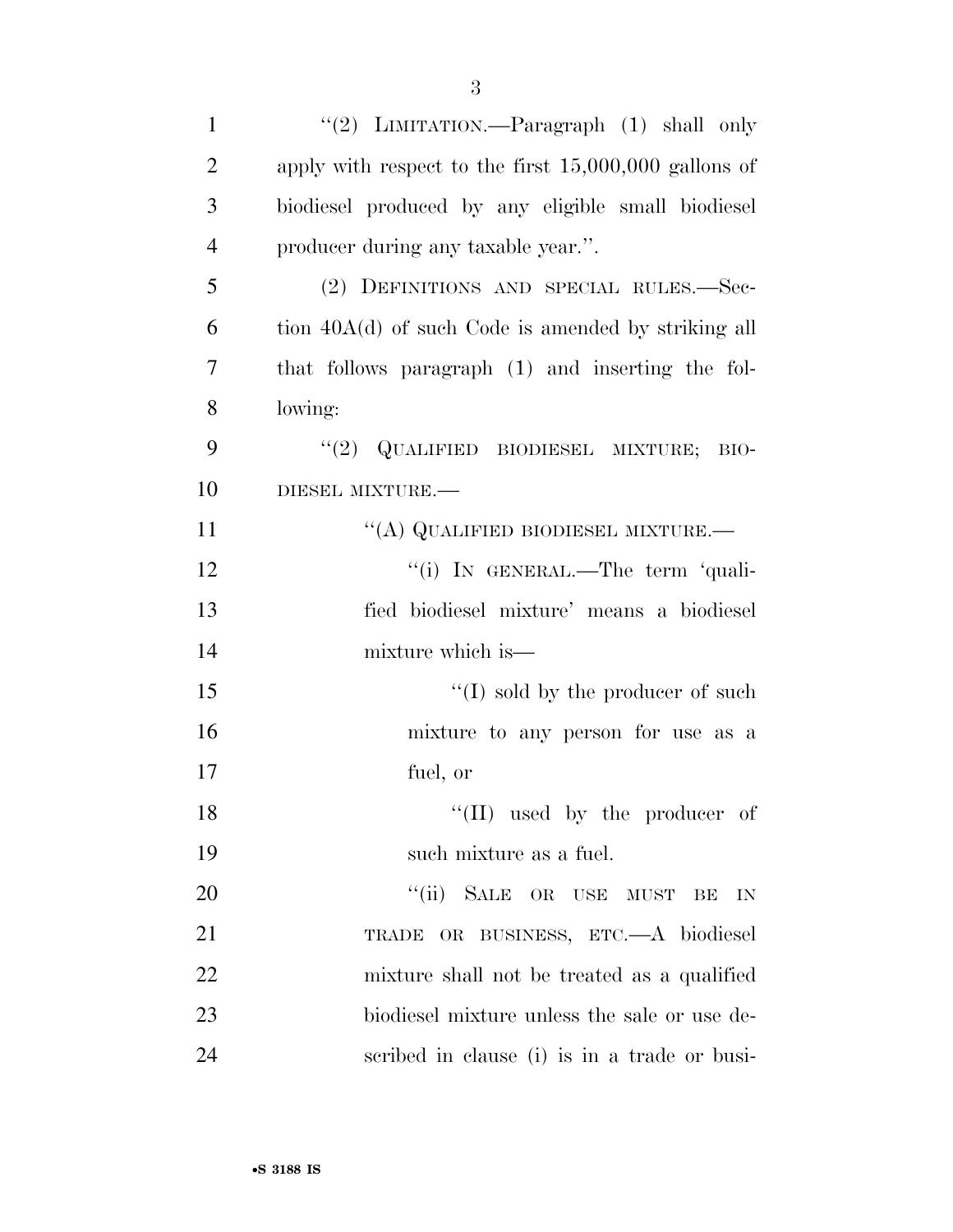| $\mathbf{1}$   | ness of the person producing the biodiesel              |
|----------------|---------------------------------------------------------|
| $\overline{2}$ | mixture.                                                |
| 3              | "(B) BIODIESEL MIXTURE.—The<br>term                     |
| $\overline{4}$ | 'biodiesel mixture' means a mixture which con-          |
| 5              | sists of biodiesel and diesel fuel (as defined in       |
| 6              | section $4083(a)(3)$ , determined without regard        |
| 7              | to any use of kerosene.                                 |
| 8              | "(3) BIODIESEL NOT USED FOR A QUALIFIED                 |
| 9              | PURPOSE.—If—                                            |
| 10             | $\lq\lq$ any credit was determined with re-             |
| 11             | spect to any biodiesel under this section, and          |
| 12             | "(B) any person uses such biodiesel for a               |
| 13             | purpose not described in subsection (a),                |
| 14             | then there is hereby imposed on such person a tax       |
| 15             | equal to the product of the rate applicable under       |
| 16             | subsection (a) and the number of gallons of such        |
| 17             | biodiesel.                                              |
| 18             | $``(4)$ PASS-THRU IN THE CASE OF ESTATES AND            |
| 19             | TRUSTS.—Under regulations prescribed by the Sec-        |
| 20             | retary, rules similar to the rules of subsection (d) of |
| 21             | section 52 shall apply.                                 |
| 22             | "(5) LIMITATION TO BIODIESEL WITH CONNEC-               |
| 23             | TION TO THE UNITED STATES.-                             |
| 24             | "(A) IN GENERAL.—No credit shall be de-                 |
| 25             | termined under subsection (a) with respect to           |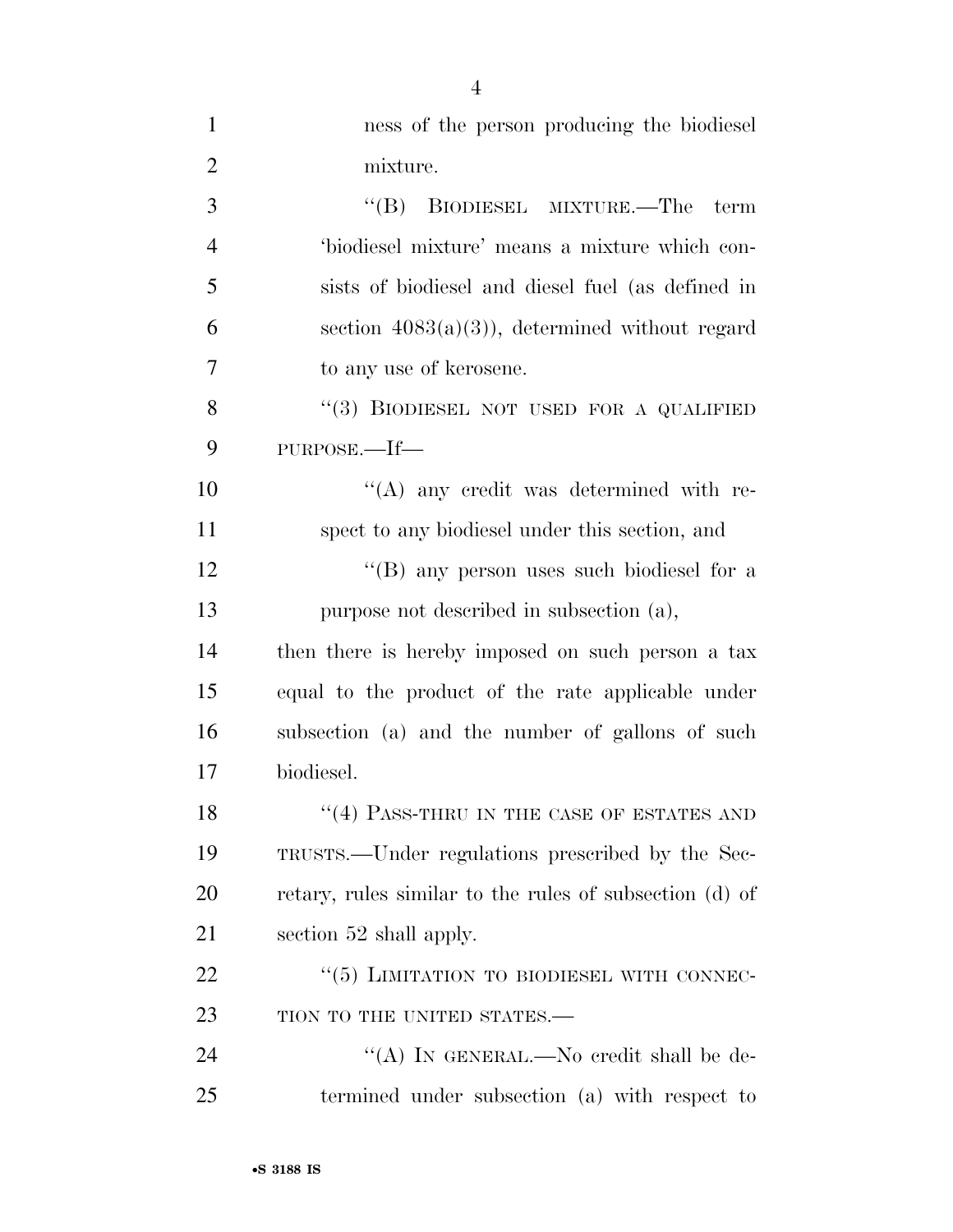| $\mathbf{1}$   | biodiesel unless such biodiesel is produced in    |
|----------------|---------------------------------------------------|
| $\overline{2}$ | the United States from qualified feedstocks.      |
| 3              | For purposes of this paragraph, the term          |
| $\overline{4}$ | United States' includes any possession of the     |
| 5              | United States.                                    |
| 6              | "(B) QUALIFIED FEEDSTOCKS.—For pur-               |
| 7              | poses of subparagraph $(A)$ , the term 'qualified |
| 8              | feedstock' means any feedstock which is allow-    |
| 9              | able for a fuel that is assigned a D code of 4    |
| 10             | under section $80.1426(f)$ of title 40, Code of   |
| 11             | Federal Regulations.".                            |
| 12             | <b>(3)</b><br>RULES FOR SMALL BIODIESEL<br>PRO-   |
|                |                                                   |
| 13             | $DUCERS$ .                                        |
| 14             | (A) IN GENERAL.—Section $40A(e)$ of such          |
| 15             | Code is amended—                                  |
| 16             | (i) by striking "agri-biodiesel" each             |
| 17             | place it appears in paragraphs (1) and            |
| 18             | $(5)(A)$ and inserting "biodiesel",               |
| 19             | (ii) by striking "subsection $(b)(4)(C)$ "        |
| 20             | each place it appears in paragraphs (2)           |
| 21             | and (3) and inserting "subsection $(b)(2)$ ",     |
| 22             | and                                               |
| 23             | (iii) by striking "subsection $(a)(3)$ "          |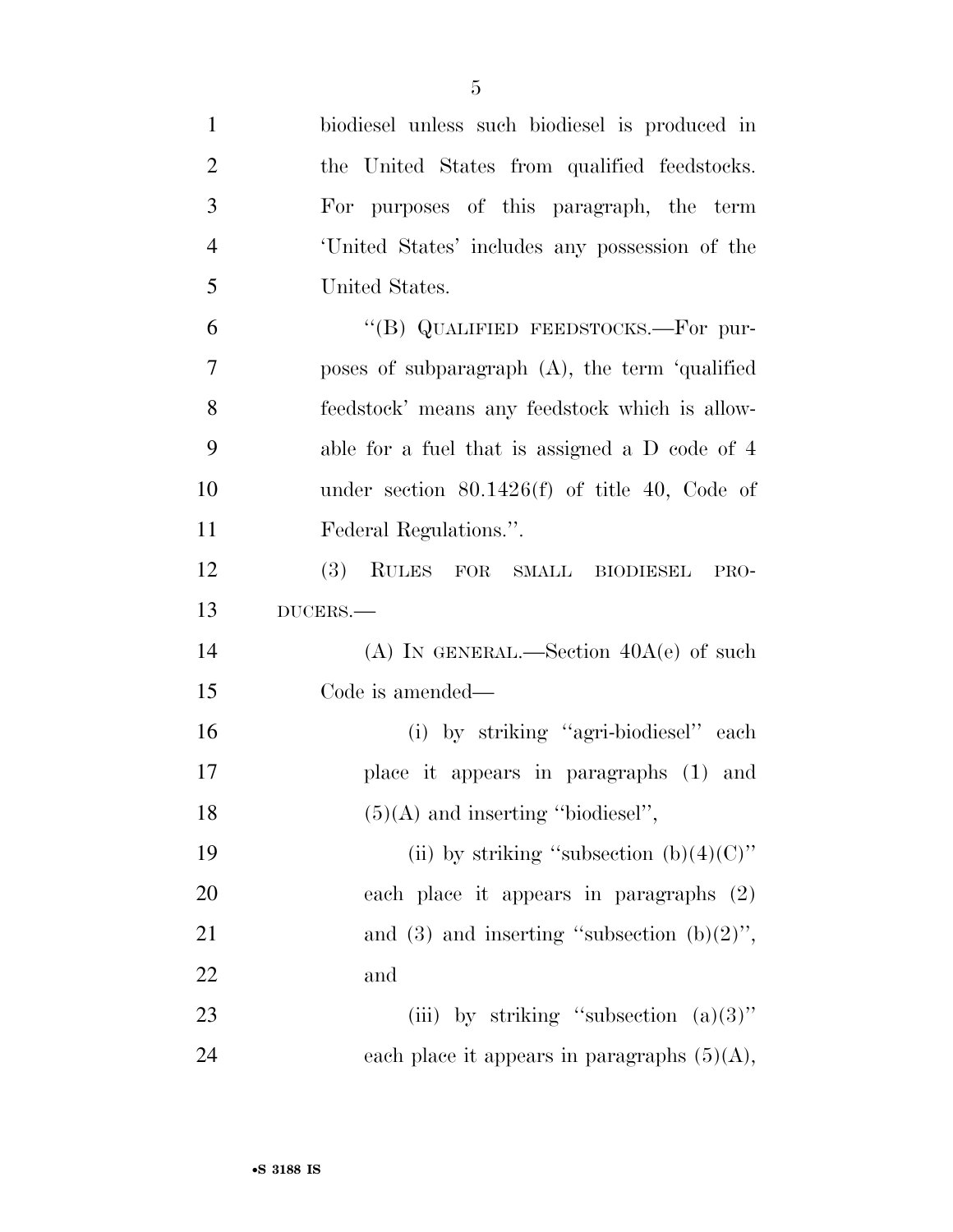| $\mathbf{1}$   | $(6)(A)(i)$ , and $(6)(B)(i)$ and inserting      |
|----------------|--------------------------------------------------|
| $\overline{2}$ | "subsection $(b)$ ".                             |
| 3              | (B) The heading for subsection (e) of sec-       |
| $\overline{4}$ | tion 40A of such Code is amended by striking     |
| 5              | "AGRI-BIODIESEL" and inserting "BIODIESEL".      |
| 6              | (C) The headings for paragraphs (1) and          |
| 7              | $(6)$ of section $40A(e)$ of such Code are each  |
| 8              | amended by striking "AGRI-BIODIESEL" and in-     |
| 9              | serting "BIODIESEL".                             |
| 10             | (4) RENEWABLE DIESEL.-                           |
| 11             | $(A)$ In GENERAL.—Paragraph $(3)$ of sec-        |
| 12             | tion $40A(f)$ of such Code is amended to read as |
| 13             | follows:                                         |
| 14             | $(3)$ RENEWABLE DIESEL DEFINED.—                 |
| 15             | "(A) IN GENERAL.—The term 'renewable             |
| 16             | diesel' means liquid fuel derived from biomass   |
| 17             | which-                                           |
| 18             | $``(i)$ is not a mono-alkyl ester,               |
| 19             | "(ii) can be used in engines designed            |
| 20             | to operate on conventional diesel fuel, and      |
| 21             | "(iii) meets the requirements for any            |
| 22             | Grade No. 1–D fuel or Grade No. 2–D fuel         |
| 23             | covered under the American Society for           |
| 24             | Testing and Materials specification D-           |
| 25             | $975 - 13a.$                                     |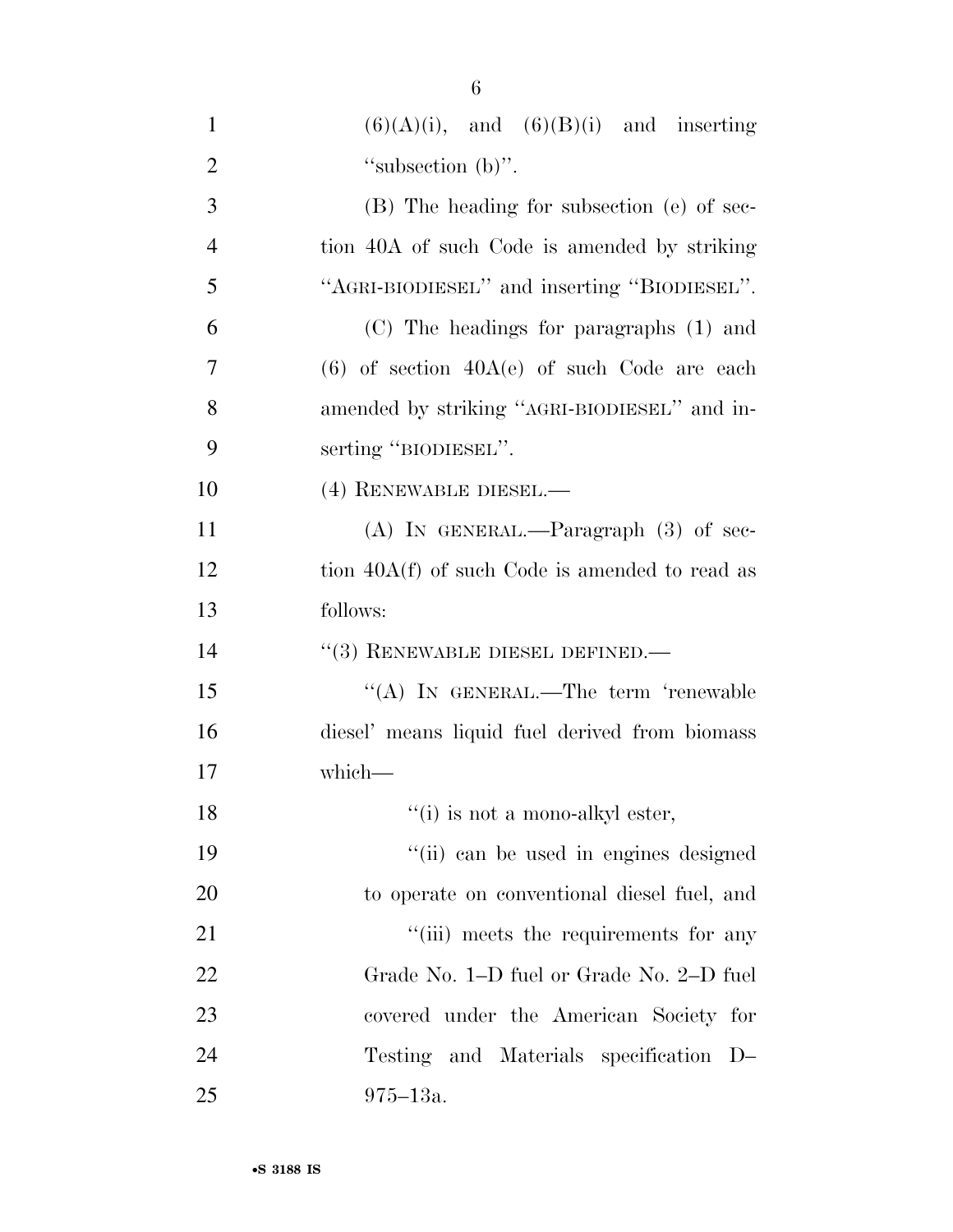| $\mathbf{1}$   | "(B) EXCEPTIONS.—Such term shall not                   |
|----------------|--------------------------------------------------------|
| $\overline{2}$ | include—                                               |
| 3              | "(i) any liquid with respect to which                  |
| $\overline{4}$ | a credit may be determined under section               |
| 5              | 40,                                                    |
| 6              | "(ii) any fuel derived from coproc-                    |
| $\tau$         | essing biomass with a feedstock which is               |
| 8              | not biomass, or                                        |
| 9              | "(iii) any fuel that is not chemically                 |
| 10             | equivalent to petroleum diesel fuels that              |
| 11             | can meet fuel quality specifications appli-            |
| 12             | cable to diesel fuel, gasoline, or aviation            |
| 13             | fuel.                                                  |
| 14             | "(C) BIOMASS.—For purposes of this                     |
| 15             | paragraph, the term 'biomass' has the meaning          |
| 16             | given such term by section $45K(c)(3)$ .".             |
| 17             | (B) CONFORMING AMENDMENTS.-Section                     |
| 18             | $40A(f)$ of such Code is amended—                      |
| 19             | (i) by striking "Subsection $(b)(4)$ " in              |
| 20             | paragraph (2) and inserting "Subsection                |
| 21             | $(b)$ ", and                                           |
| 22             | (ii) by striking paragraph (4) and in-                 |
| 23             | serting the following:                                 |
| 24             | "(4) CERTAIN AVIATION FUEL.—Except as pro-             |
| 25             | vided paragraph $(3)(B)$ , the term 'renewable diesel' |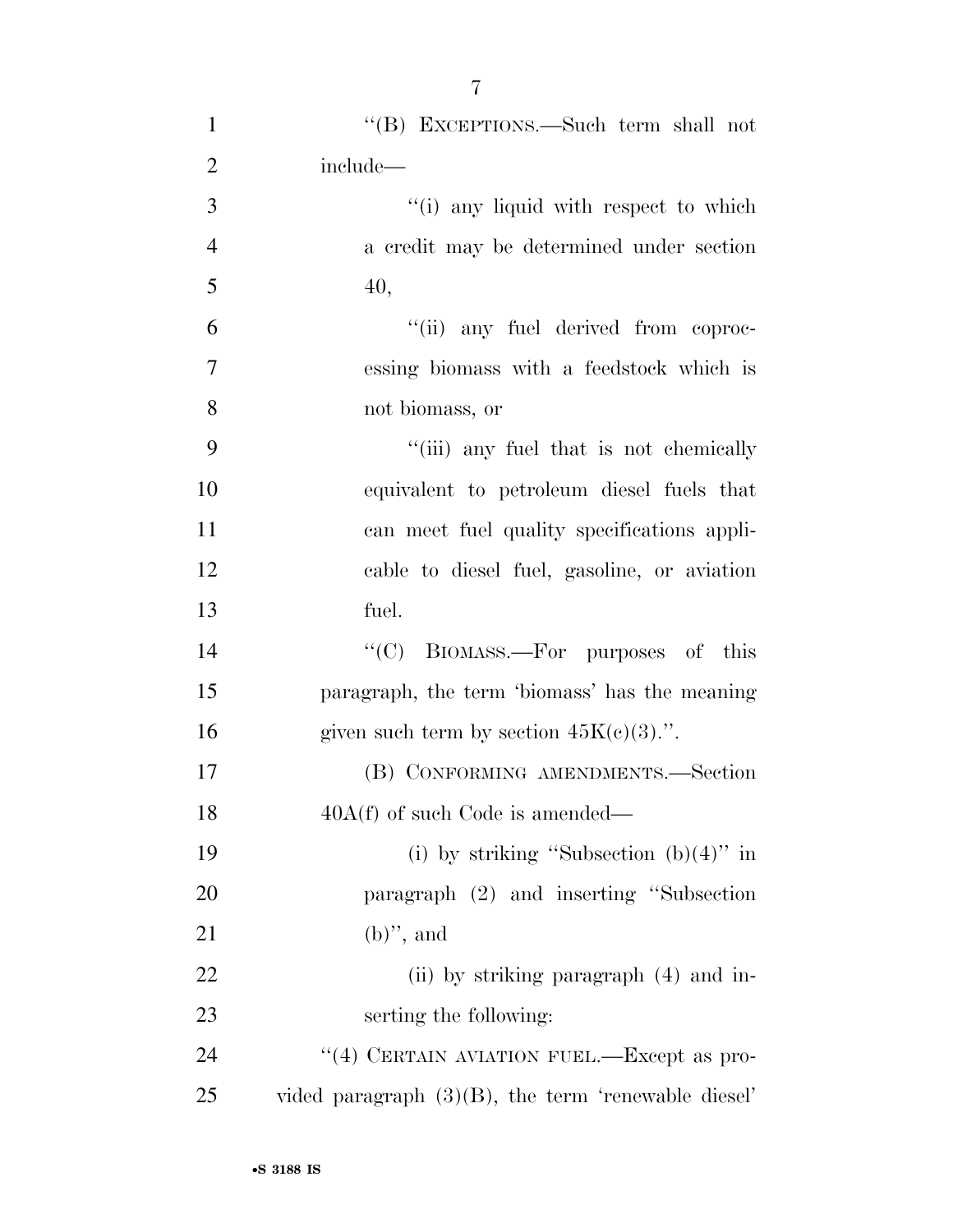| $\mathbf{1}$   | shall include fuel derived from biomass which meets      |
|----------------|----------------------------------------------------------|
| $\overline{2}$ | the requirements of a Department of Defense speci-       |
| 3              | fication for military jet fuel or an American Society    |
| $\overline{4}$ | for Testing and Materials specification for aviation     |
| 5              | turbine fuel.".                                          |
| 6              | $(5)$ EXTENSION.—Subsection $(g)$ of section 40A         |
| 7              | of such Code is amended by striking "December 31,        |
| 8              | $2016"$ and inserting "December 31, 2019".               |
| 9              | $(6)$ CLERICAL AMENDMENT.—The table of sec-              |
| 10             | tions for subpart D of part IV of subchapter A of        |
| 11             | chapter 1 of such Code is amended by striking the        |
| 12             | item relating to section 40A and inserting the fol-      |
| 13             | lowing new item:                                         |
|                | "Sec. 40A. Biodiesel fuels credit.".                     |
| 14             | (b) REFORM OF EXCISE TAX CREDIT.—                        |
| 15             | $(1)$ In GENERAL.—Subsection $(e)$ of section            |
| 16             | 6426 of the Internal Revenue Code of 1986 is             |
| 17             | amended to read as follows:                              |
| 18             | "(c) BIODIESEL PRODUCTION CREDIT.—                       |
| 19             | "(1) IN GENERAL.—For purposes of this sec-               |
| 20             | tion, the biodiesel production credit is \$1.00 for each |
| 21             | gallon of biodiesel produced by the taxpayer and         |
| 22             | which-                                                   |
| 23             | "(A) is sold by such taxpayer to another                 |
| 24             | person-                                                  |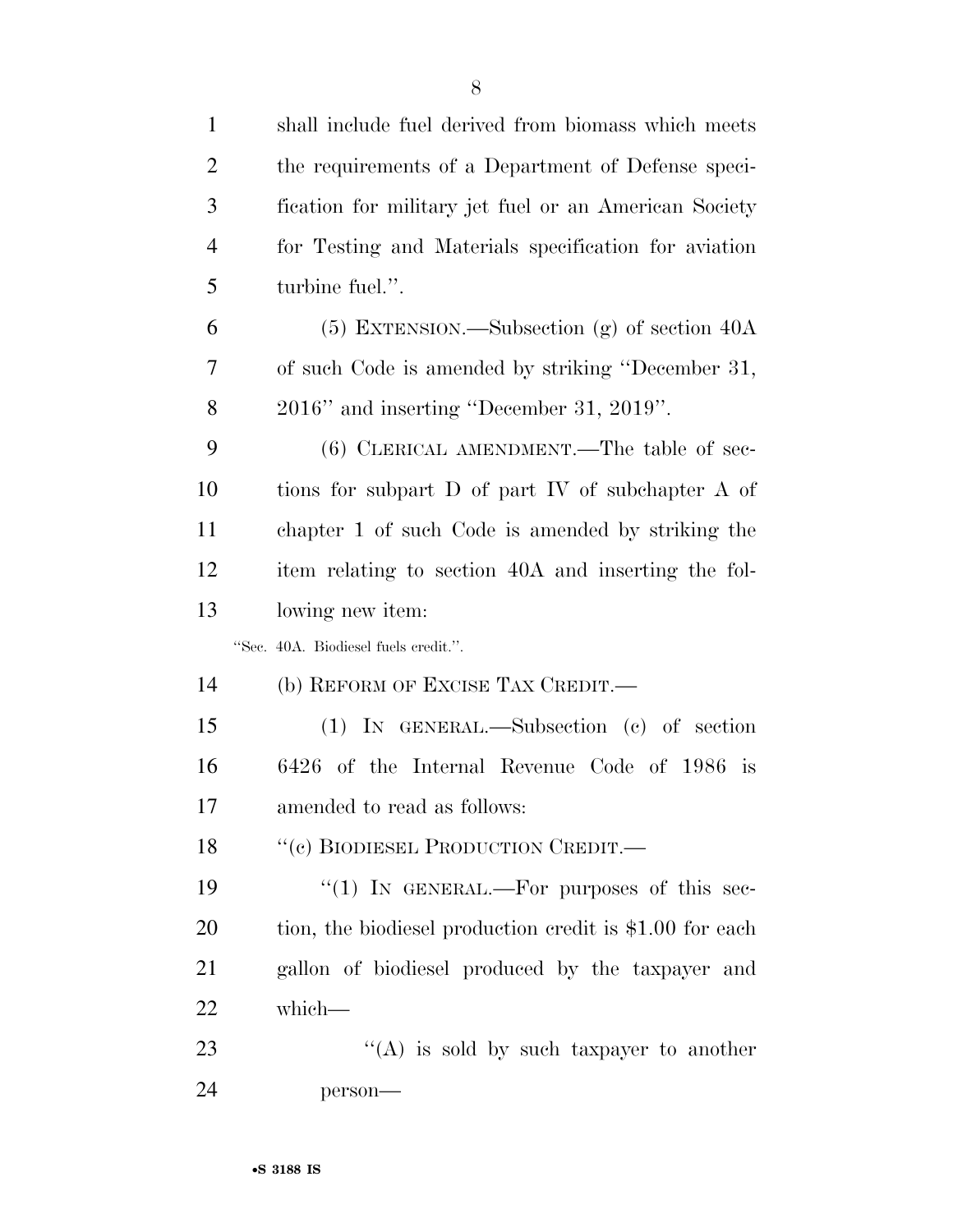| $\mathbf{1}$   | "(i) for use by such other person's                  |
|----------------|------------------------------------------------------|
| $\overline{2}$ | trade or business as a fuel or in the pro-           |
| 3              | duction of a qualified biodiesel mixture             |
| $\overline{4}$ | (other than casual off-farm production), or          |
| 5              | "(ii) who sells such biodiesel at retail             |
| 6              | to another person and places such biodiesel          |
| 7              | in the fuel tank of such other person, or            |
| 8              | $\lq\lq (B)$ is used by such taxpayer for any pur-   |
| 9              | pose described in subparagraph (A).                  |
| 10             | "(2) DEFINITIONS.—Any term used in this sub-         |
| 11             | section which is also used in section 40A shall have |
| 12             | the meaning given such term by section 40A.          |
| 13             | "(3) TERMINATION.—This subsection shall not          |
| 14             | apply to any sale, use, or removal after December    |
| 15             | $31, 2019.$ ".                                       |
| 16             | PRODUCER REGISTRATION<br>(2)<br>REQUIRE-             |
| 17             | MENT.—Subsection (a) of section 6426 of such Code    |
| 18             | is amended by striking "subsections (d) and (e)" in  |
| 19             | the flush sentence at the end and inserting "sub-    |
| 20             | sections (c), (d), and (e)".                         |
| 21             | $(3)$ RECAPTURE.—                                    |
| 22             | $(A)$ In GENERAL.—Subsection (f) of sec-             |
| 23             | tion 6426 of such Code is amended—                   |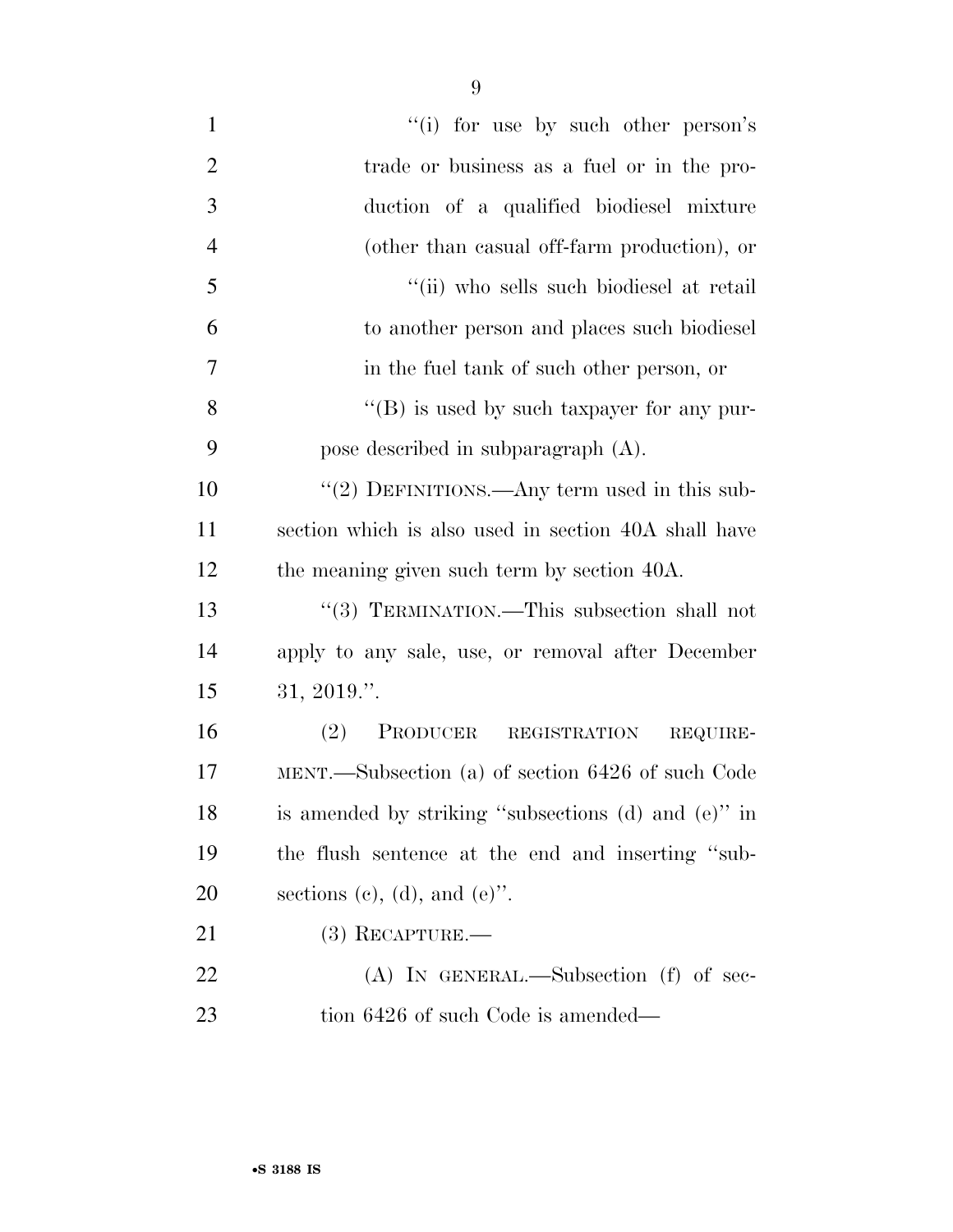| $\mathbf{1}$   | (i) by striking "or biodiesel" each                       |
|----------------|-----------------------------------------------------------|
| $\overline{2}$ | place it appears in subparagraphs (A) and                 |
| 3              | $(B)(i)$ of paragraph $(1)$ ,                             |
| 4              | (ii) by striking "or biodiesel mixture"                   |
| 5              | in paragraph $(1)(A)$ , and                               |
| 6              | (iii) by redesignating paragraph (2) as                   |
| 7              | paragraph (3) and by inserting after para-                |
| 8              | graph (1) the following new paragraph.                    |
| 9              | "(2) BIODIESEL.—If any credit was determined              |
| 10             | under this section or paid pursuant to section            |
| 11             | $6427(e)$ with respect to the production of any bio-      |
| 12             | diesel and any person uses such biodiesel for a pur-      |
| 13             | pose not described in subsection $(c)(1)$ , then there is |
| 14             | hereby imposed on such person a tax equal to \$1 for      |
| 15             | each gallon of such biodiesel.".                          |
| 16             | (B) CONFORMING AMENDMENTS.—                               |
| 17             | (i) Paragraph $(3)$ of section $6426(f)$                  |
| 18             | of such Code, as redesignated by subpara-                 |
| 19             | graph $(A)(iii)$ , is amended by inserting "or            |
| 20             | $(2)$ " after "paragraph $(1)$ ".                         |
| 21             | (ii) The heading for paragraph $(1)$ of                   |
| 22             | section $6426(f)$ of such Code is amended                 |
| 23             | by striking "IMPOSITION OF TAX" and in-                   |
| 24             | serting "IN GENERAL".                                     |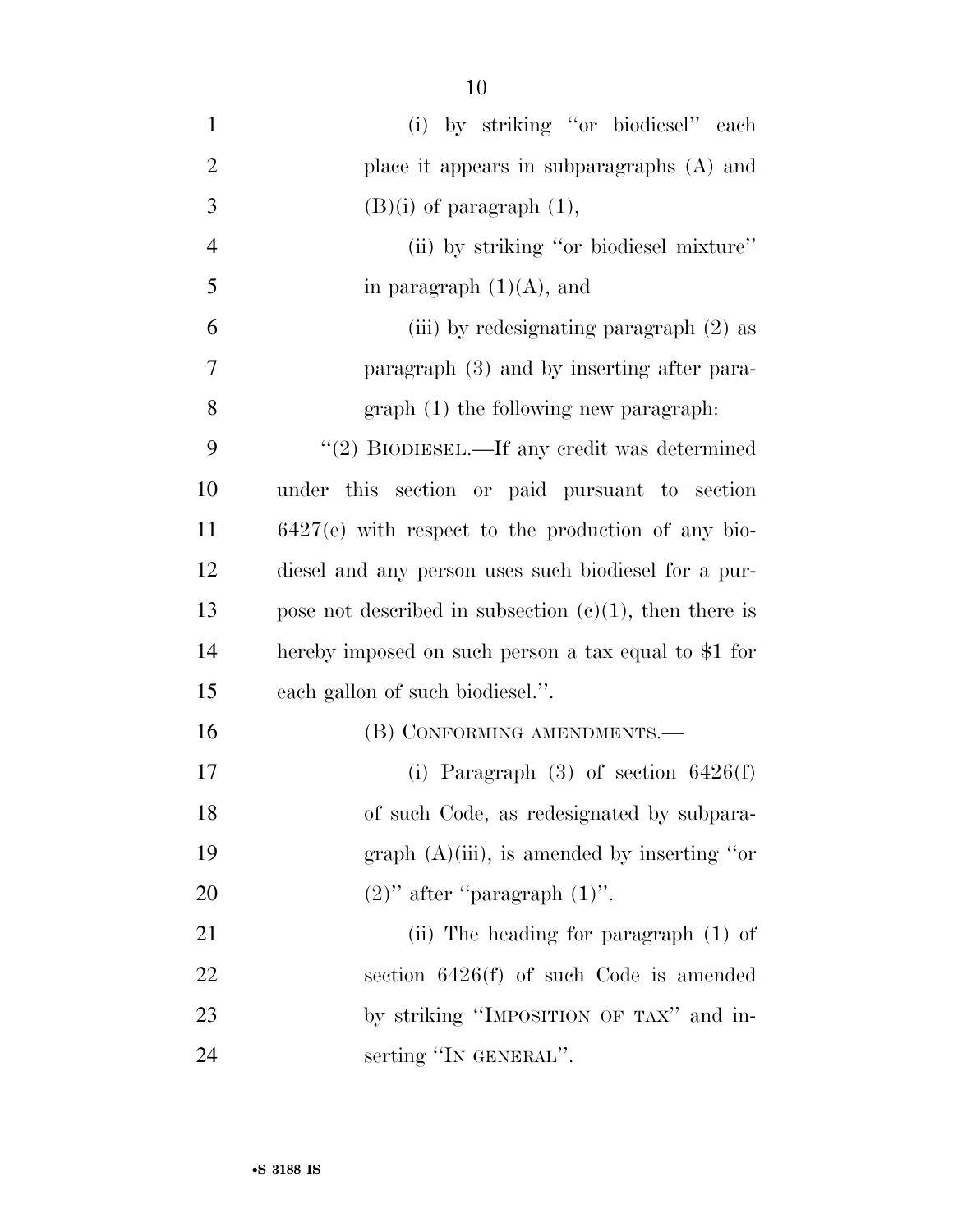| $\mathbf{1}$   | $(4)$ LIMITATION.—Section 6426(i) of such Code       |
|----------------|------------------------------------------------------|
| $\overline{2}$ | is amended—                                          |
| 3              | $(A)$ in paragraph $(2)$ —                           |
| $\overline{4}$ | (i) by striking "biodiesel or", and                  |
| 5              | (ii) by striking "BIODIESEL AND" in                  |
| 6              | the heading, and                                     |
| 7              | $(B)$ by inserting after paragraph $(2)$ the         |
| 8              | following new paragraph:                             |
| 9              | "(3) BIODIESEL.—No credit shall be deter-            |
| 10             | mined under subsection (a) with respect to biodiesel |
| 11             | unless such biodiesel is produced in the United      |
| 12             | States from qualified feedstocks (as defined in sec- |
| 13             | tion $40A(d)(5)(B)$ .".                              |
| 14             | (5) CLERICAL AMENDMENTS.—                            |
| 15             | $(A)$ The heading of section 6426 of such            |
| 16             | Code is amended by striking " <b>ALCOHOL</b>         |
| 17             | <b>BIODIESEL, AND ALTERNATIVE</b><br>FUEL,           |
| 18             | FUEL MIXTURES" and inserting "ALCOHOL                |
| 19             | FUEL MIXTURES, BIODIESEL PRODUCTION,                 |
| 20             | AND ALTERNATIVE FUEL MIXTURES".                      |
| 21             | $(B)$ The item relating to section 6426 in           |
| 22             | the table of sections for subchapter B of chap-      |
| 23             | ter 65 of such Code is amended by striking "al-      |
| 24             | cohol fuel, biodiesel, and alternative fuel mix-     |
| 25             | tures" and inserting "alcohol fuel mixtures, bio-    |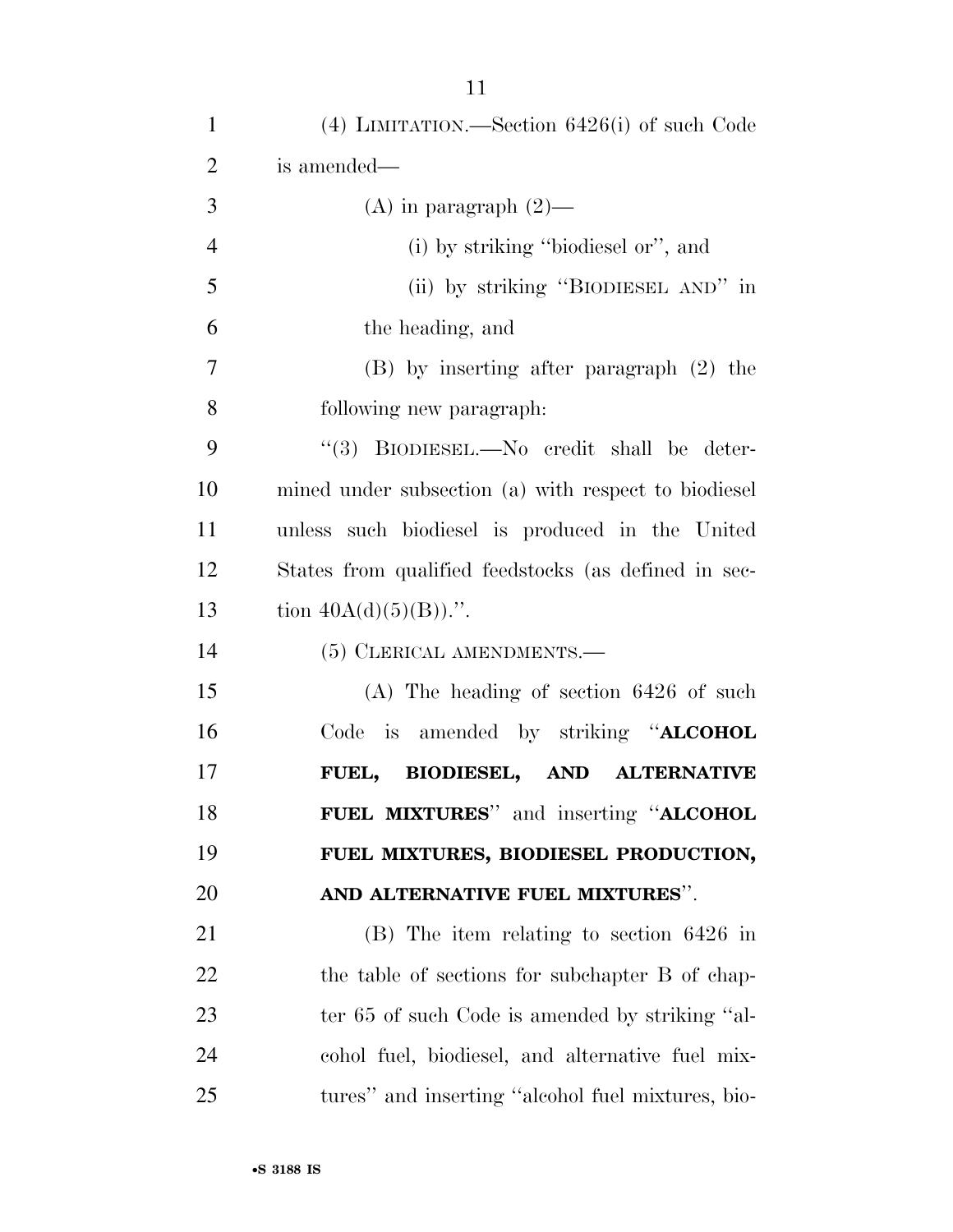diesel production, and alternative fuel mix-2 tures". (c) REFORM OF EXCISE PAYMENTS.—Subsection (e) of section 6427 of the Internal Revenue Code of 1986 is amended— (1) by striking ''or the biodiesel mixture credit'' in paragraph (1), (2) by redesignating paragraphs (3) through (6) as paragraphs (4) through (7), respectively, and by inserting after paragraph (2) the following new paragraph: 12 "(3) BIODIESEL PRODUCTION CREDIT.—If any person produces biodiesel and sells or uses such bio- diesel as provided in section 6426(c)(1), the Sec- retary shall pay (without interest) to such person an amount equal to the biodiesel production credit with respect to such biodiesel.'', 18 (3) by striking "paragraph  $(1)$  or  $(2)$ " each place it appears in paragraphs (4) and (6), as redes- ignated by paragraph (2), and inserting ''paragraph 21 (1), (2), or  $(3)$ ", (4) by striking ''alternative fuel'' each place it appears in paragraphs (4) and (6), as redesignated by paragraph (2), and inserting ''fuel'', and